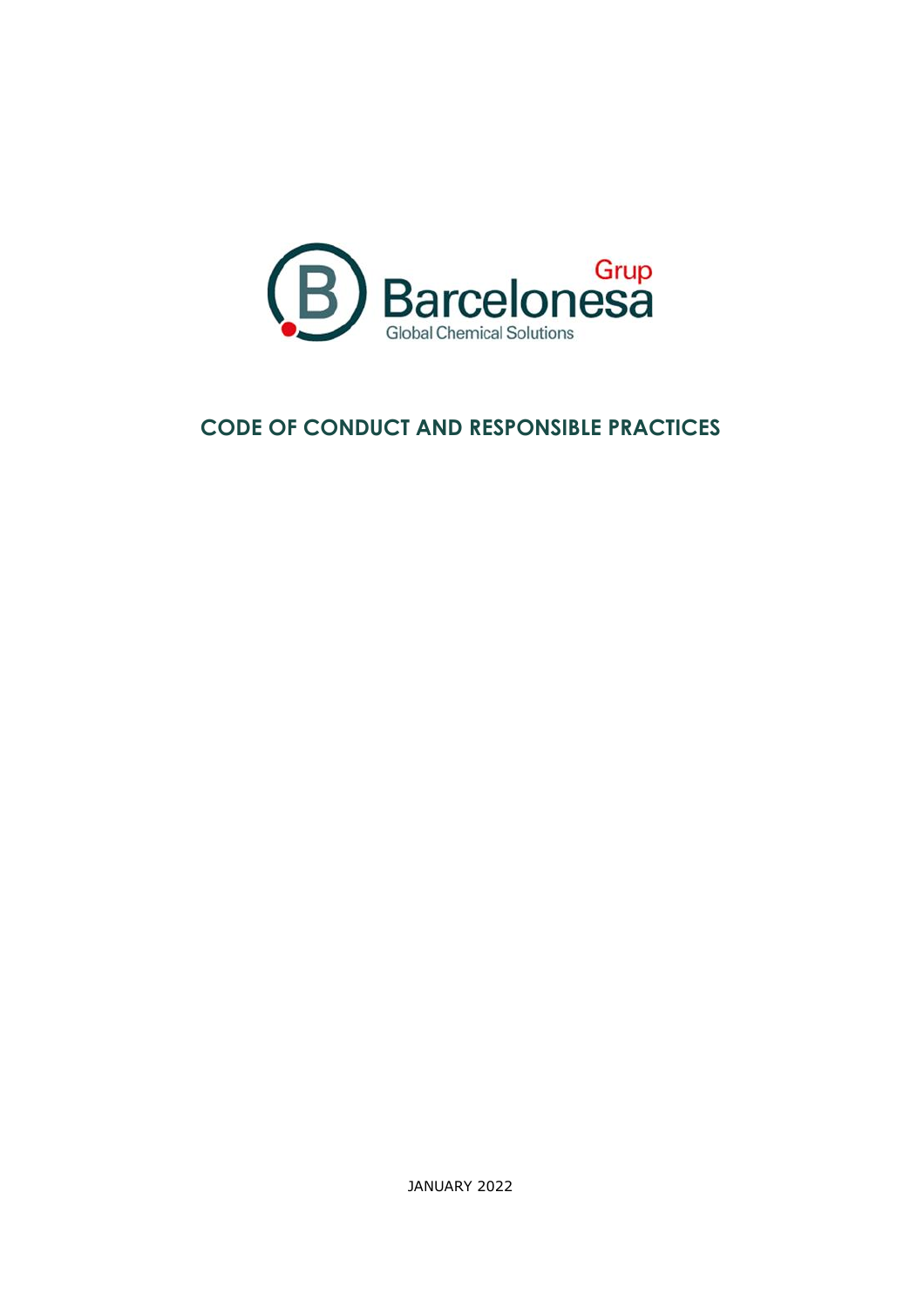

#### **Contents**

| 1. DEFINICIÓN Y OBJETO DEL CÓDIGO DE CONDUCTA Y PRÁCTICAS RESPONSABLES 3 |                                                            |  |  |
|--------------------------------------------------------------------------|------------------------------------------------------------|--|--|
|                                                                          |                                                            |  |  |
|                                                                          |                                                            |  |  |
|                                                                          |                                                            |  |  |
| 4.1.                                                                     | CUMPLIMIENTO DE LA LEGISLACIÓN APLICABLE Y DE LA NORMATIVA |  |  |
|                                                                          |                                                            |  |  |
| 4.2.                                                                     |                                                            |  |  |
| 4.3.                                                                     |                                                            |  |  |
| 4.4.                                                                     |                                                            |  |  |
| 4.5.                                                                     |                                                            |  |  |
| 4.6.                                                                     |                                                            |  |  |
| 4.7.                                                                     | RELACIONES CON AUTORIDADES Y FUNCIONARIOS 9                |  |  |
| 4.8.                                                                     |                                                            |  |  |
| 4.9.                                                                     |                                                            |  |  |
| 4.10.                                                                    | USO DE BIENES Y SERVICIOS DE GRUP BARCELONESA 12           |  |  |
| 4.11.                                                                    | CONFIDENCIALIDAD DE LA INFORMACIÓN Y PROTECCIÓN DE DATOS   |  |  |
|                                                                          |                                                            |  |  |
| 4.12.                                                                    | PROTECCIÓN DE LA PROPIEDAD INTELECTUAL E INDUSTRIAL  13    |  |  |
| 4.13.                                                                    |                                                            |  |  |
| 4.14.                                                                    |                                                            |  |  |
|                                                                          |                                                            |  |  |
|                                                                          |                                                            |  |  |
|                                                                          |                                                            |  |  |
| 7.1.                                                                     | RESPONSABILIDADES RESPECTO AL CÓDIGO  16                   |  |  |
| 7.2.                                                                     |                                                            |  |  |
|                                                                          |                                                            |  |  |
|                                                                          |                                                            |  |  |
|                                                                          |                                                            |  |  |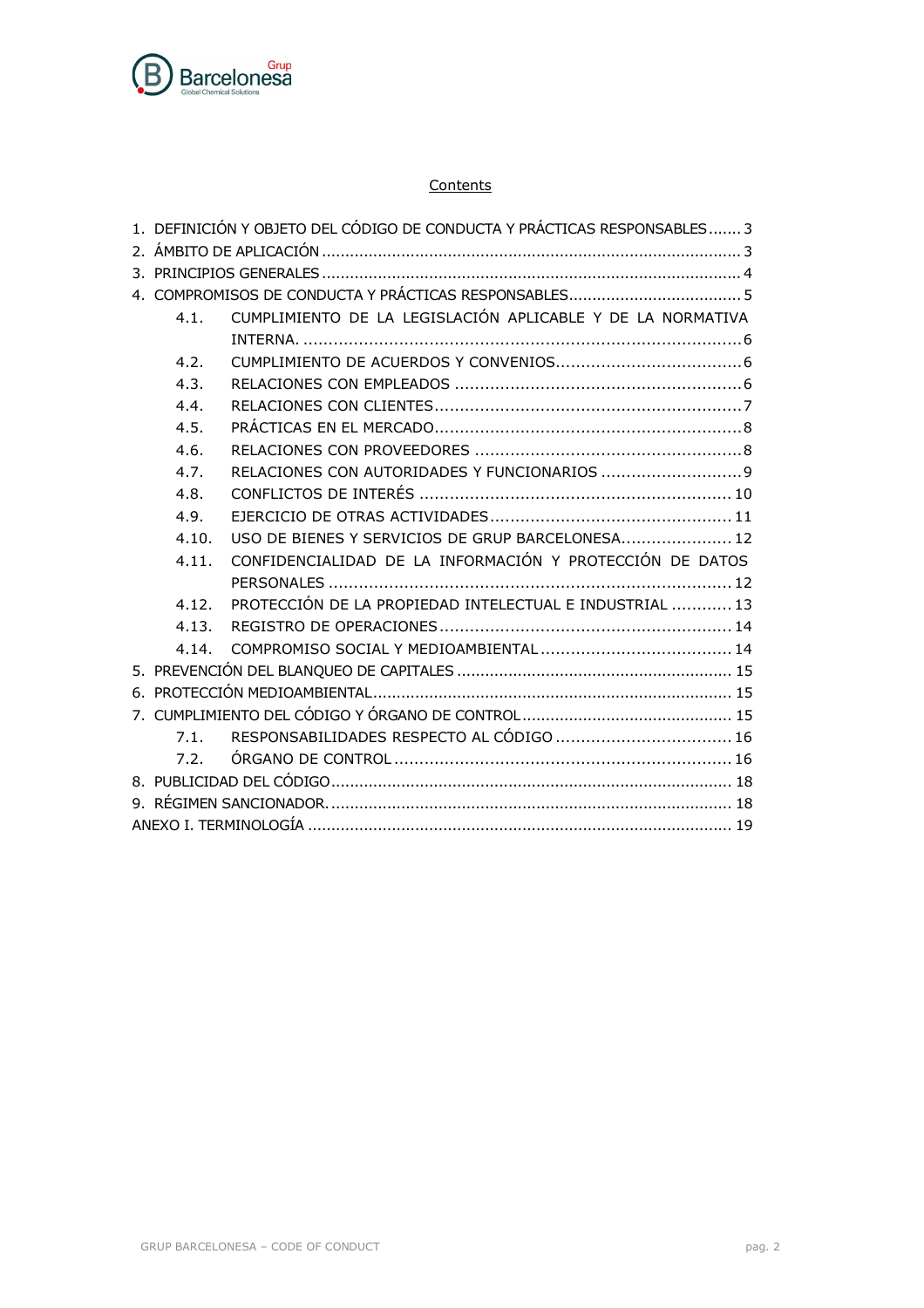# <span id="page-2-0"></span>1. DEFINITION AND PURPOSE OF THE CODE OF CONDUCT AND RESPONSIBLE PRACTICES

The "Code of Conduct and Responsible Practices" (hereafter, "the Code") for the companies affiliated with JOAN COLLELL PASCUAL S.L. as well as all its dependent companies (hereafter GRUP BARCELONESA) is the update and rewriting into one single document of the "Internal Code of Conduct" and the "Internal Guidelines for Responsible Practices" which were approved by the Joint and Several Administrators for each of the GRUP BARCELONESA companies in September 2017, respectively.

The Code sets forth the principles, values and rules that should guide behaviour at GRUP BARCELONESA, establishing shared standards of conduct that are accepted and respected by all its employees, both in terms of internal relations and external action.

The purpose of this Code is to ensure the professional, ethical and responsible behaviour of GRUP BARCELONESA and all its employees in carrying out its activities across the globe, as a basic element of its corporate culture in which the training and personal and professional development of its employees is rooted. To that end, it defines the principles and values that must govern GRUP BARCELONESA relations with its stakeholders (employees, clients, shareholders, business partners, suppliers and those companies in which it implements its business model).

Therefore, the Code:

- Facilitates knowledge and implementation of the GRUP BARCELONESA corporate culture, which is firmly rooted in complying with social and human rights and effective inclusion within GRUP BARCELONESA of the entire group of employees, respecting the diversity of said group.
- Establishes the principle of due diligence to prevent, detect and eliminate irregular behaviour, regardless of its nature, including, among others, risk analysis, the definition of responsibilities, training of employees and, where appropriate, of third parties directly associated with GRUP BARCELONESA, and the formalisation of procedures, specifically for the notification and immediate elimination of irregular behaviour.
- Considers the principle of criminal liability of legal entities, as set forth in the legal statutes of the multiple jurisdictions where GRUP BARCELONESA operates and prevents and prohibits the existence of conduct for which GRUP BARCELONESA may be considered to be liable from its legal representatives, administrators, employees or by any other person subject to the authority of the personnel of GRUP BARCELONESA. For this reason, clear action guidelines are established to provide assurance to the members of GRUP BARCELONESA that they, nor GRUP BARCELONESA, are not incurring any liability of any kind.

# <span id="page-2-1"></span>2. SCOPE OF APPLICATION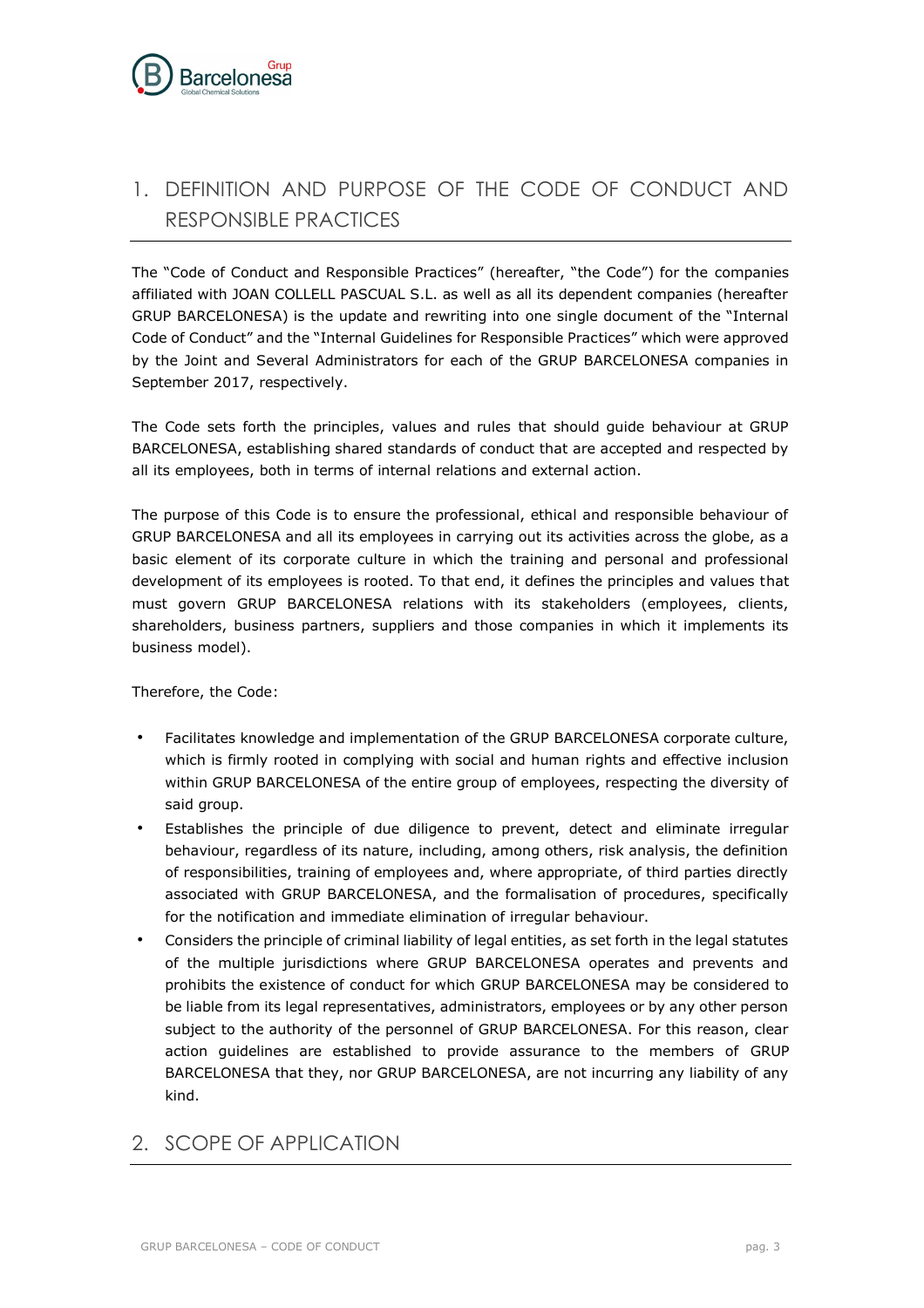

The Code applies to all the companies that comprise GRUP BARCELONESA and is binding for all its employees regardless of their position or the duties they perform. Guaranteeing commitment from all the organization's members to comply with the laws and other internal regulations in the fulfilment of their duties.

The full or partial enforcement of the Code may be extended to any natural and/or juridical person related to GRUP BARCELONESA when this is expedient to its purpose and possible due to the nature of the relationship.

The Code shall be personally communicated to the Joint and Several Administrators and any person representing it, where this is required given the nature of the relationship, who shall undertake in writing to abide by said Code. Likewise, the obligation to abide by it shall be expressly set forth in the employees' labour contracts and said employees shall be given a copy upon joining GRUP BARCELONESA.

# <span id="page-3-0"></span>3. GENERAL PRINCIPLES

The Code of Conduct is defined as an ethical commitment that includes basic principles and standards for proper development of relations between GRUP BARCELONESA and its main stakeholders wherever it carries out business activities.

The Code is based on the following principles:

- All GRUP BARCELONESA operations shall be carried out through an ethical and responsible lens.
- Compliance with current legislation in each country is a necessary prerequisite for this Code.
- The conduct of GRUP BARCELONESA employees shall follow in letter and spirit this Code of Conduct and Responsible Practices.
- All individuals, both natural and legal, who directly or indirectly maintain any labour, financial, social and/or industrial relation with GRUP BARCELONESA, shall receive fair and decent treatment.
- All GRUP BARCELONESA activities shall be carried out as respectfully as possible towards the environment, promoting the preservation of biodiversity and sustainable management of natural resources.

### **3.1. EMPLOYEES**

- (i) GRUP BARCELONESA does not employee anyone under the age of 16.
- (ii) No one who is employed by GRUP BARCELONESA shall be discriminated against on the basis of race, physical disability, illness, religion, sexual orientation, political opinion, age, nationality or gender.
- (iii) GRUP BARCELONESA forbids any manner of physical, sexual, psychological or verbal harassment or abuse towards its employees, as well as any other behavior which may create an intimidating, offensive or hostile work environment.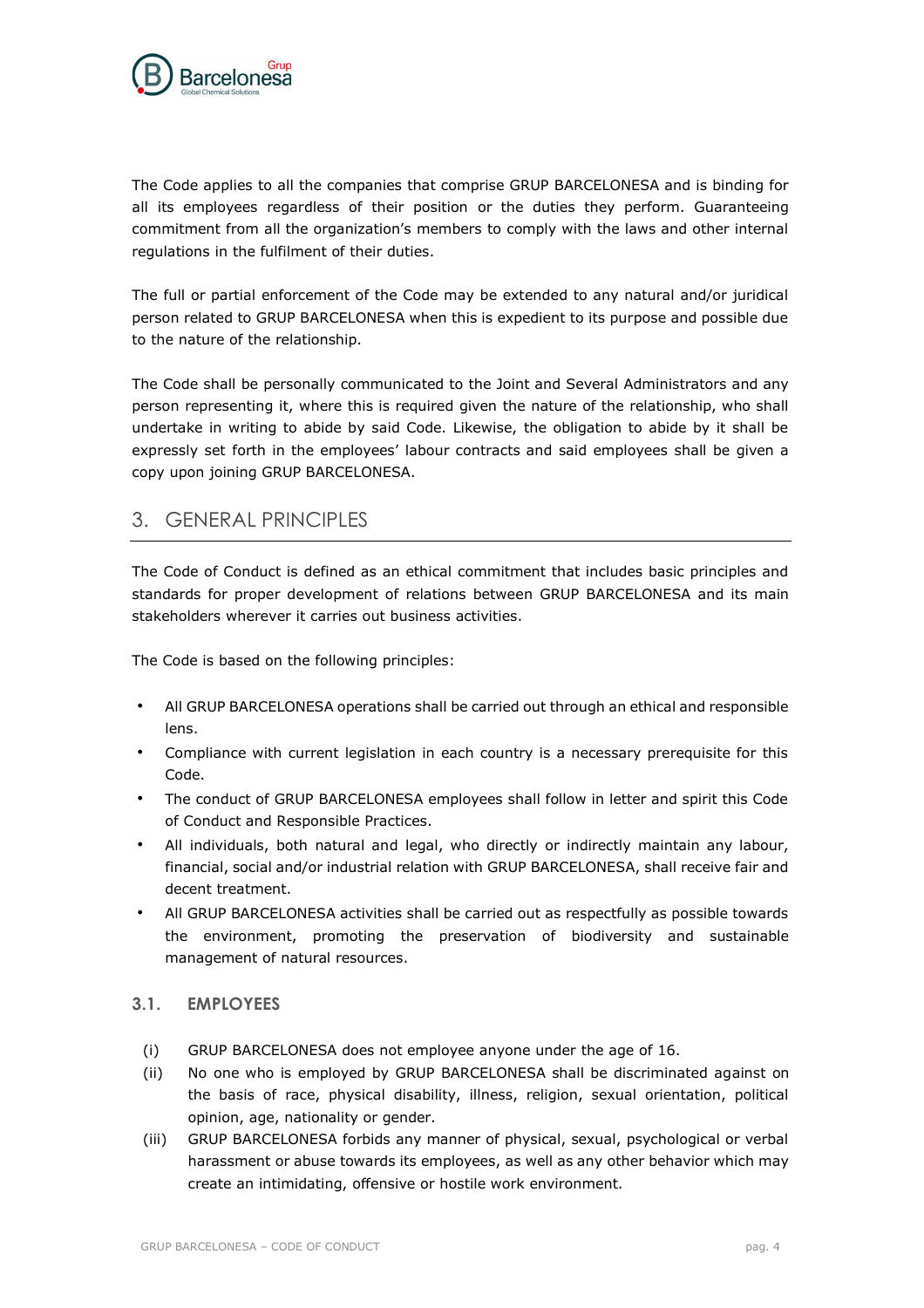

- (iv) GRUP BARCELONESA employees have the recognised right to unionisation, to free association and to collective bargaining.
- (v) The work week and overtime hours shall not surpass the legal limits established by the legislation of each country. Overtime hours shall always be voluntary and remunerated in accordance with the law.
- (vi) GRUP BARCELONESA employees are paid wages in accordance with the duties performed, always respecting the agreements of each sector in each country.
- (vii) All GRUP BARCELONESA employees carry out their work in safe and healthy work environments.

### **3.2. CLIENTS**

GRUP BARCELONESA undertakes to offer all its clients a high standard of excellence, quality, health and safety in terms of its products and services, and to communicate in a clear and transparent manner. These products and services shall be produced in an ethical and responsible manner.

#### **3.3. SHAREHOLDERS**

GRUP BARCELONESA carries out its activity according to social interest, understood as the feasibility and maximisation of GRUP BARCELONESA's value over the long term for the common interest of all its shareholders.

### **3.4. BUSINESS PARTNERS**

GRUP BARCELONESA extends to its business partners the obligation to comply with that set forth in this Code.

### **3.5. SUPPLIERS**

- (i) The manufacturers of the products that GRUP BARCELONESA sells and/or uses are required to comply with this Code, to the extent that it is applicable to them. All other suppliers of GRUP BARCELONESA goods and services must comply with both Codes, to the extent that it is applicable to them.
- (ii) Likewise, they must allow GRUP BARCELONESA or authorised third parties to perform inspections to confirm said compliance.

### **3.6. SOCIETY**

GRUP BARCELONESA undertakes to collaborate with the local, national and international communities where it operates is business.

# <span id="page-4-0"></span>4. CONDUCT AND RESPONSIBLE PRACTICES COMMITMENTS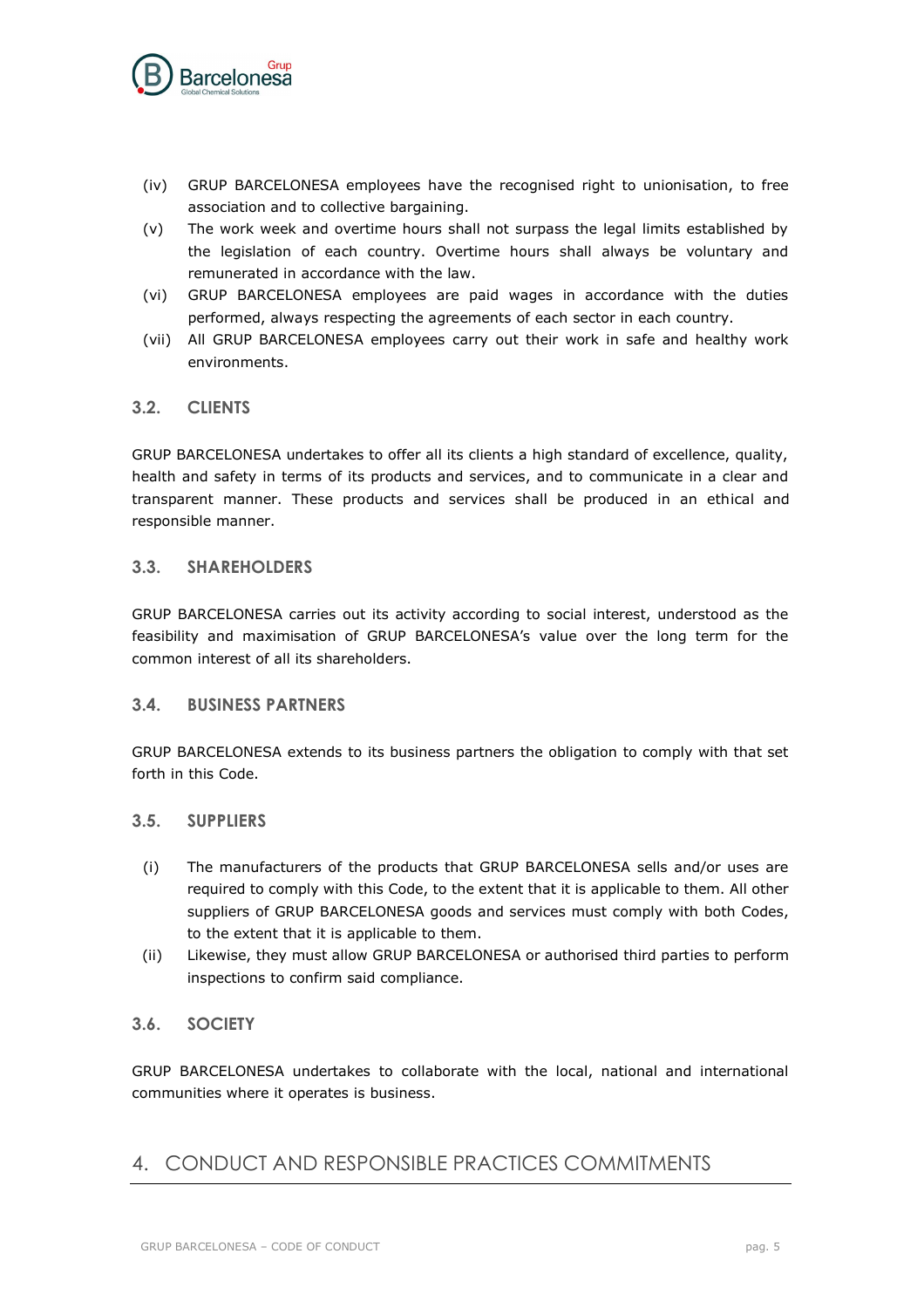

# <span id="page-5-0"></span>**4.1. COMPLIANCE WITH APPLICABLE LEGISLATION AND INTERNAL REGULATIONS.**

Regulatory compliance with is a necessary prerequisite of this Code. All GRUP BARCELONESA employees must abide by the current legislation in each and every one of the countries in which it carries out its production, distribution and commercial activities. Under no circumstances shall enforcement of this Code entail infringement upon the legal provisions in force in the countries where GRUP BARCELONESA operates.

All GRUP BARCELONESA employees must comply with GRUP BARCELONESA standards and procedures, as well as any instructions that may be approved in the implementation thereof.

Any other local Codes of Conduct that may exist must be adapted to and aligned with the criteria established in this Code, which shall prevail over any other internal regulations, unless the latter is more exacting. Said local Codes and the instruments for their enforcement must be previously approved by the GRUP BARCELONESA Administrative Body.

To facilitate due internal control, decisions made by GRUP BARCELONESA employees shall be traceable from the perspective of regulatory compliance, such that the adaption of the decisions to internal and external regulations can be justified, confirmed and verified, in the event of inspection by competent third parties or GRUP BARCELONESA itself.

GRUP BARCELONESA undertakes to provide the necessary means for its employees to be aware of and understand the necessary internal and external regulations for the performance of their responsibilities.

In the event of Code infringement, GRUP BARCELONESA guarantees the existence of effective communication channels to promptly report incidents and infractions, even when these are only suspected, and which enable, where applicable, pertinent enquiries to be made and opportune measures to be established to prevent infringement of the Code of Conduct.

# <span id="page-5-1"></span>**4.2. COMPLIANCE WITH AGREEMENTS AND CONVENTIONS**

GRUP BARCELONESA takes on, as part of its internal regulations, the content of the national or international agreements and treaties to which it has subscribed, undertaking to promote and comply with them.

A list of the main agreements and treaties is attached to this Code as Annex I, which shall be updated at all times.

# <span id="page-5-2"></span>**4.3. EMPLOYEE RELATIONS**

GRUP BARCELONESA considers individuals to be a key business component and defends and promotes enforcement of human and labour rights. It is committed to enforcing regulations and good practices in terms of labour conditions and health and safety in the workplace.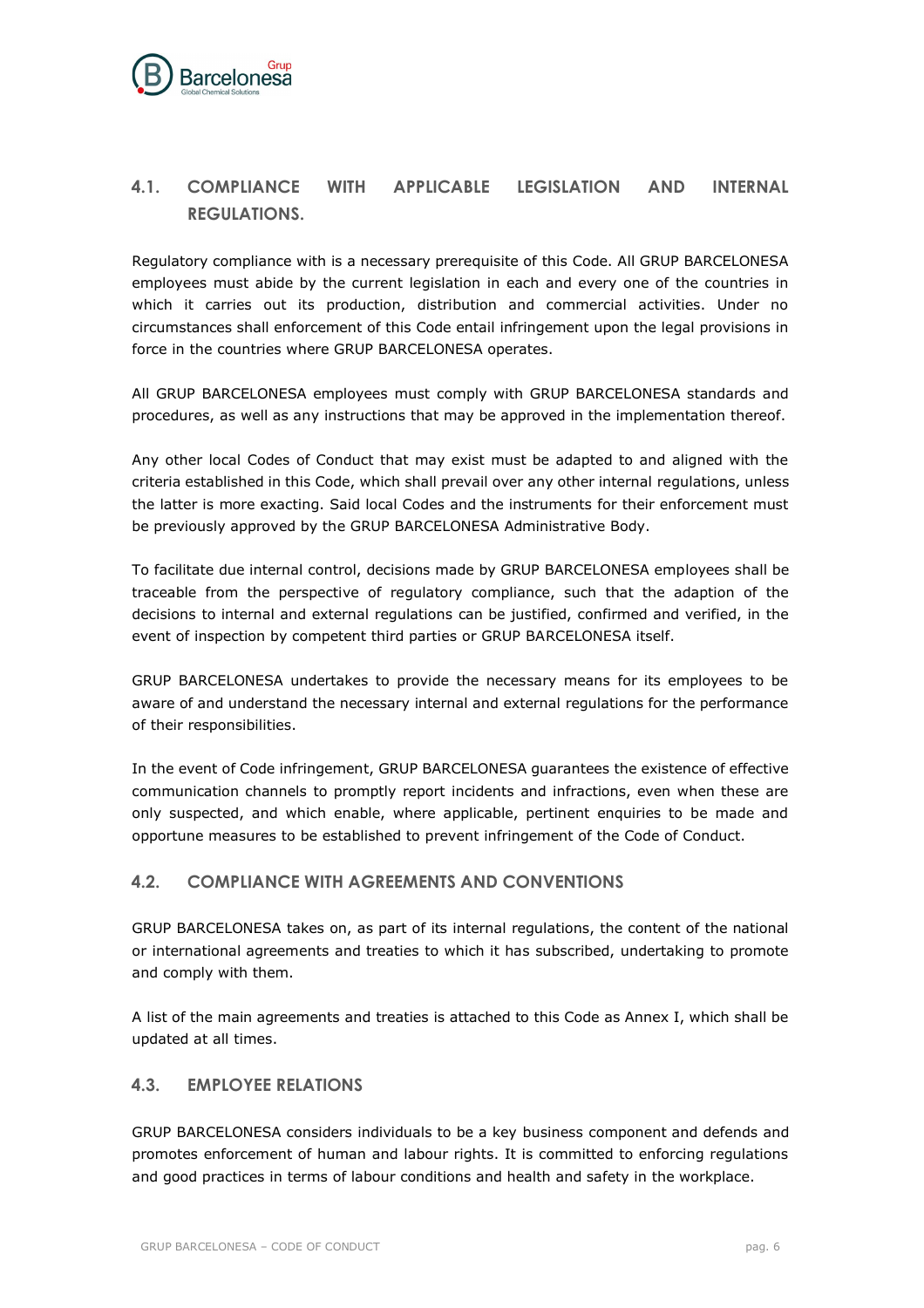

The GRUP BARCELONESA will work together to strictly enforce the applicable labour regulations and in the prevention, detection and elimination of irregularities in this regard. In general, the standards and principles of the Code stand out for their simplicity and ease of understanding. Nevertheless, it is essential that there are no questions as to its content and enforcement. Therefore, workers are given the option to ask as many questions as they like and to ask for clarification as often as necessary to ensure optimal comprehension.

All employees are required to act, in their labour relations with other employees, pursuant to the criteria of respect, dignity and fairness, taking into account the differing cultural background of each individual and prohibiting any form of violence, harassment or abuse in the workplace, as well as discrimination based on race, religion, age, nationality, gender or any other personal or social condition outside of qualifications and capability, with special consideration for the attention and labour inclusion of individuals with disabilities or handicaps.

All employees are responsible for strictly abiding by the health and safety standards at work, and for looking out for their own safety and that of other individuals affected by their activities.

The consumption of substances that may affect due compliance with professional obligations is strictly prohibited.

### <span id="page-6-0"></span>**4.4. CLIENT RELATIONS**

All employees are required to act, in their labour relations with clients, pursuant to the criteria of consideration, respect and dignity, taking into account the differing cultural background of each individual and prohibiting any form of discrimination based on race, religion, age, nationality, gender or any other personal or social condition prohibited by law, with special consideration for the attention of individuals with disabilities or handicaps.

GRUP BARCELONESA protects its clients by defining and implementing mandatory standards for all its suppliers in terms of product health and safety, guaranteeing that all the items it sells do not entail any risk to health and/or safety. GRUP BARCELONESA employees will ensure that the aforementioned standards are met, as well as all the other regulations and procedures established by GRUP BARCELONESA.

GRUP BARCELONESA employees, in the course of their commercial activities, will promote GRUP BARCELONESA products based on objective standards without distorting their conditions or characteristics. GRUP BARCELONESA shall carry out its promotional activities in a clear manner in order to not provide any false or deceptive information, or information which may mislead clients or third parties. Likewise, all the promotional and marketing materials will use content that promotes or presents an appropriate image of the purposes sought, preventing the creation of stereotypes that does not represent reality.

All personnel are required to safeguard the security of payment means established by GRUP BARCELONESA to guarantee proper functioning and traceability of invoicing and collection processes, client data protection and fraud prevention.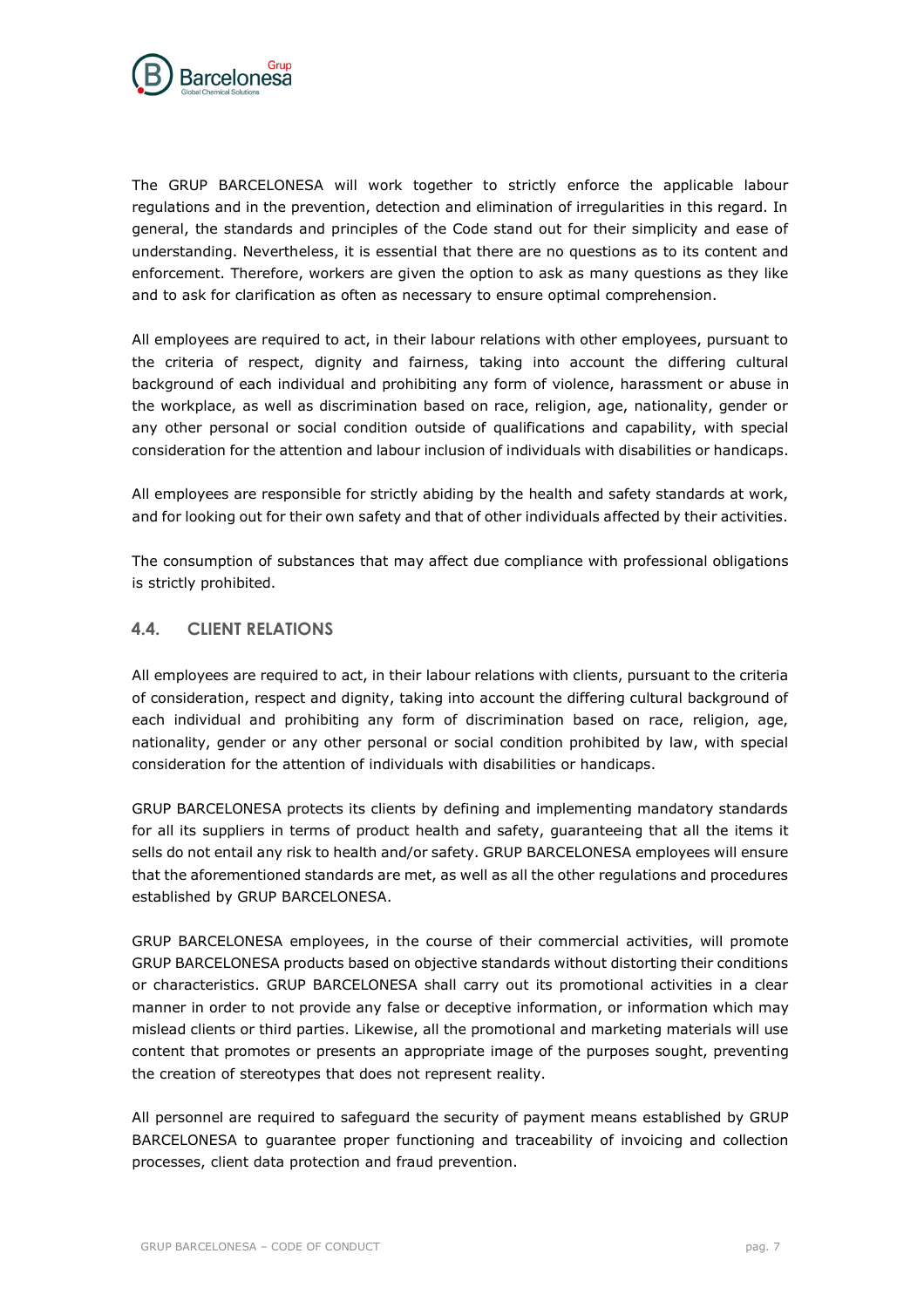

### <span id="page-7-0"></span>**4.5. MARKET PRACTICES**

GRUP BARCELONESA participates in the market in a loyal manner and does not permit any misleading, fraudulent, or malicious conduct whatsoever.

GRUP BARCELONESA employees shall always carry out searches for commercial or market information in a manner that does not breach the regulations that may protect it. Employees shall reject any information about competitors that is wrongfully obtained or obtained by breaching the confidentiality kept by the lawful owners of such information. Namely, especial attention shall be given to not breaching any company secrets when professionals from other sector companies join GRUP BARCELONESA.

GRUP BARCELONESA employees shall also avoid spreading false or malicious information about GRUP BARCELONESA competitors.

In their relations with third parties, GRUP BARCELONESA employees shall generally avoid making cash payments as well as those made in currencies other than those previously agreed upon. Regardless, payments must comply with the policies defined by the Financial Management Department. Likewise, the following shall be subject to special control: unscheduled payments to or by any third parties not previously mentioned in the corresponding contracts, payments made to bank accounts other than the usual ones used for relations with an given organization or individual, payments made to or by individuals, company, entities or to accounts opened in territories deemed to be tax havens and payments made to organizations whose shareholder, owner or ultimate beneficiary cannot be identified.

Employees shall require compliance with regulations regarding registration processes or product origin declarations, overseeing compliance with the regulations and processes that GRUP BARCELONESA establishes in this context.

### <span id="page-7-1"></span>**4.6. SUPPLIER RELATIONS**

GRUP BARCELONESA employees shall interact with their suppliers of goods and services in a fair, ethical and respectful manner.

The selection of suppliers shall be governed by the principles of objectivity and transparency, aligning the interest of GRUP BARCELONESA to obtain the best conditions with the convenience of maintaining stable relations with ethical and responsible suppliers.

Any and all suppliers working with GRUP BARCELONESA shall undertake to respect the human and labour rights of all employees hired and to involve and convey these principles to its business partners. Under no circumstance shall GRUP BARCELONESA accept the breach of any of these principles.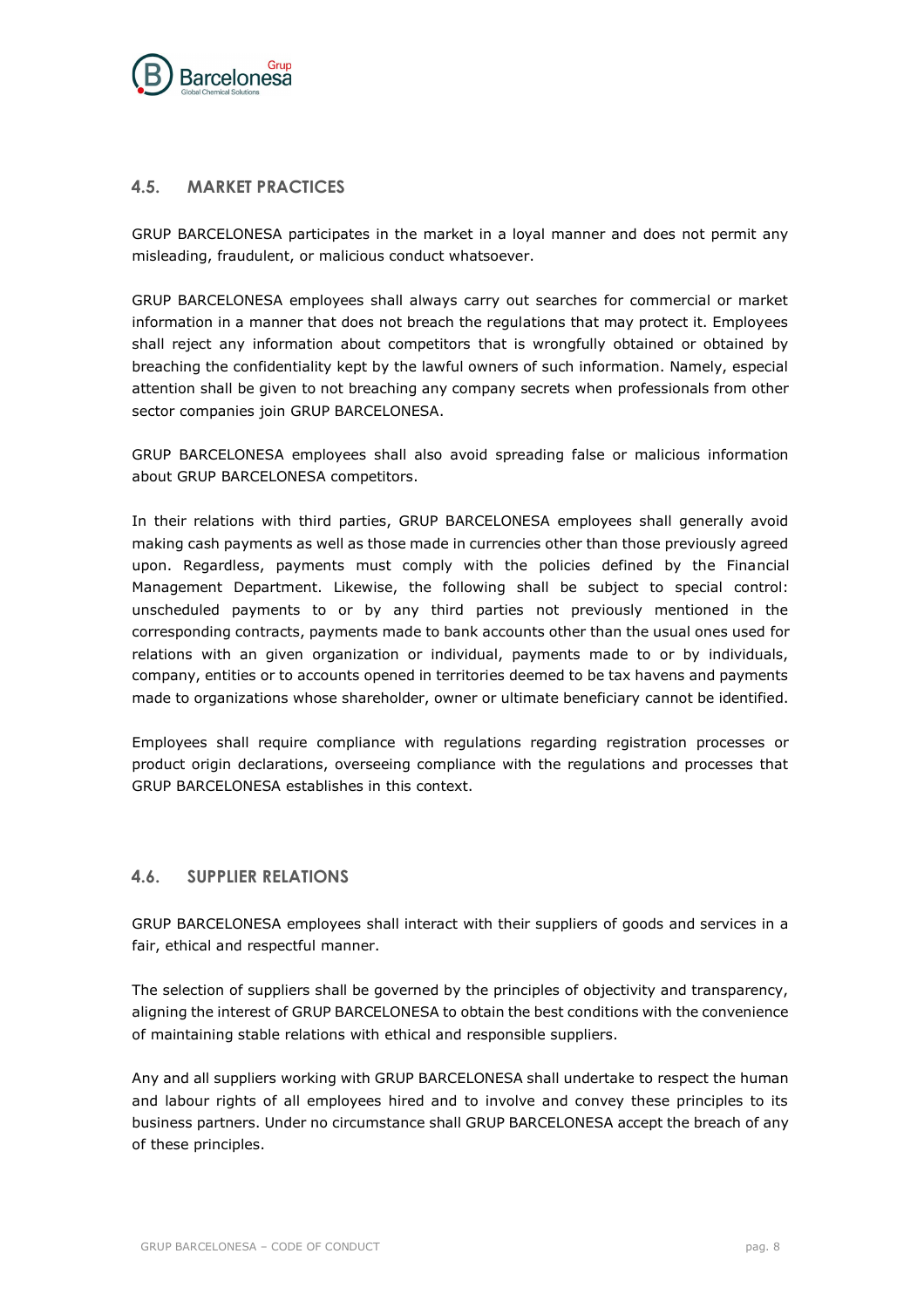

Purchasing and procurement activities shall be carried out under strict compliance with the current regulations and procedures of GRUP BARCELONESA. All decisions made within this field must be accredited, in the sense that they must be justifiable, demonstrable and verifiable in the event of inspection by third parties or by GRUP BARCELONESA's own control authorities. GRUP BARCELONESA personnel are required to protect sensitive commercial information regarding the conditions established by GRUP BARCELONESA.

GRUP BARCELONESA employees may not solicit or accept from suppliers information related to the conditions established with other companies with which GRUP BARCELONESA competes.

No GRUP BARCELONESA employee may offer, give, solicit or accept, either directly or indirectly, gifts or handouts, favours or compensation, in cash or kind, regardless of the nature thereof, that could influence the decision-making process in connection to the performance of the duties pertaining to their role.

Any gift or handout received in breach of this Code or in breach of the GRUP BARCELONESA Anti-fraud and Anti-corruption Policy shall be immediately returned and this fact reported to the Monitoring Committee. Should return of the gift or handout not be reasonably likely, these shall be delivered to the Compliance Officer who, after issuing the pertaining receipt, shall allocate them to a charity.

Specifically, no GRUP BARCELONESA employee may offer, give, solicit or accept gifts or handouts from any physical or natural person with whom GRUP BARCELONESA has any manner of relation which, singly or added up within a period of one year, have a value which exceeds 100 euros or the equivalent amount in local currency, except for with prior communication or authorisation from the Compliance Officer based on the amount. Cash gifts are expressly prohibited.

To ensure compliance among suppliers with the principles and values undertaken by GRUP BARCELONESA, the former shall have to sign a Statement of Compliance regarding regulatory compliance (GRUP BARCELONESA Suppliers Integrity Analysis Form), by which they undertake, among others, to abide by the values, principles and rules of conduct set forth in the GRUP BARCELONESA Code of Conduct, as well as the Action Guidelines from the GRUP BARCELONESA Anti-fraud and Anti-corruption Policy, and undertake to notify GRUP BARCELONESA, through its communication channels [\(organodecontrol@grupbarcelonesa.com\)](mailto:organodecontrol@grupbarcelonesa.com), of any incidents of which they are aware in terms of regulatory compliance that could affect GRUP BARCELONESA. Lastly, by signing the Statement of Compliance, the supplier states that its promotes defending the free market and upholds a culture of compliance in terms of the Right to Competition, and specifically supports zero tolerance regarding lack of compliance with the regulations for the defense of competition regarding its employees, executives and representatives.

### <span id="page-8-0"></span>**4.7. RELATIONS WITH AUTHORITIES AND CIVIL SERVANTS**

GRUP BARCELONESA employees shall interact with the authorities and public institutions in the companies where it operates in a legal, ethical and respectful manner and in line with the international provisions for the prevention of corruption and bribery.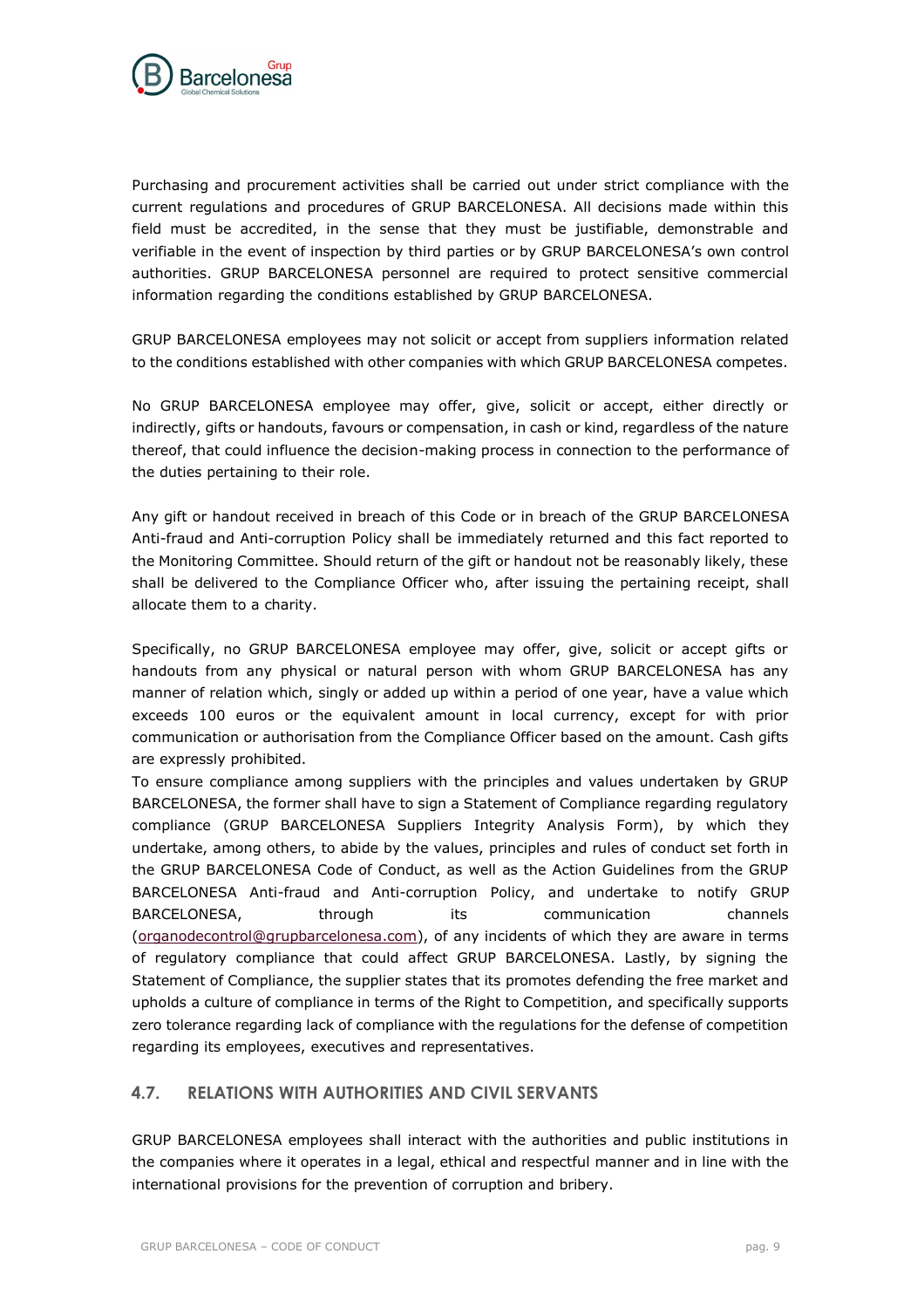

Personnel that has relations with public administrations must document decision-making processes and confirm compliance with the applicable internal and external regulations with the aim of allowing third parties and GRUP BARCELONESA control authorities to review regulatory compliance in this context.

As a general rule, no GRUP BARCELONESA employee may offer, give, solicit or accept, either directly or indirectly, gifts or handouts, favours or compensation, regardless of the nature thereof, from any authorities or civil servants, meaning that in this case, the provisions defined in the GRUP BARCELONESA Anti-fraud and Anti-corruption Policy document shall not apply.

The only instances exempt of the aforementioned rule are gifts and tokens of little value that are proportionate and reasonable according to local practices, transparent, given for legitimate interests, socially acceptable, and occasional, to prevent their content or recurrence from leading an independent third party to question the good faith of the employee or of GRUP BARCELONESA. Cash gifts are expressly prohibited.

Each and every employee is responsible for being informed and adequately assessing local practices, taking into account the interest and good reputation of GRUP BARCELONESA. In case of doubt, the Monitoring Committee should be consulted.

In any event, regular practices regarding gifts and tokens shall be adequately monitored, evaluated and recorded by GRUP BARCELONESA.

GRUP BARCELONESA employees shall abstain from making payments to facilitate or expedite processes, these consisting of giving out money or other items of value, regardless of their amount, in exchange for ensuring or expediting the proceedings of a process or action of any nature, in relation to any legal body, public administration or official organism.

Employees shall avoid receiving undue advantages for GRUP BARCELONESA and shall ensure that the information declared to the authorities in this regard is true and accurately reflects the reality of GRUP BARCELONESA. They shall also ensure that assistance requested or received from public administrations is duly allocated and that the application is transparent, without falsifying the conditions for receiving it or allocating it to any use other than that for which it was granted.

In such countries where there are requirements and restrictions regarding international trade, GRUP BARCELONESA employees shall strictly comply with the regulations in force and shall provide the required information on their activities to any authorities which may have requested it.

# <span id="page-9-0"></span>**4.8. CONFLICTS OF INTEREST**

GRUP BARCELONESA employees must avoid situations that could entail a conflict between their personal interests and those of GRUP BARCELONESA. They must also abstain from representing the company and participating or influencing any decision-making in which they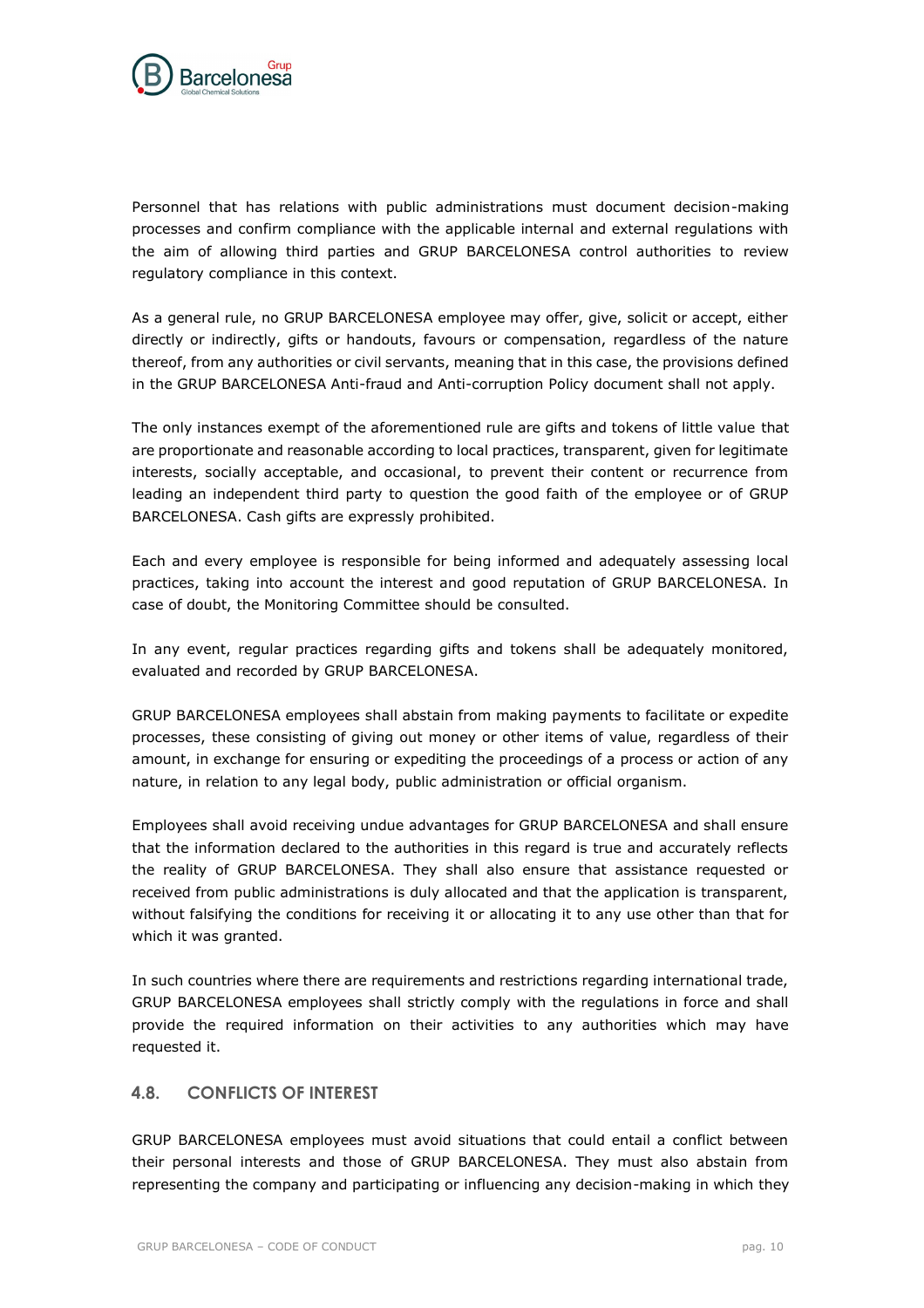

or a related third party, either directly or indirectly, have any personal interest at stake. They may not take advantage of their position at GRUP BARCELONESA to obtain any economic or personal benefit, or any business opportunities.

No GRUP BARCELONESA employee may render services as a consultant, officer, director, employee or advisor to any competing companies, except for such services which may be rendered at the request of GRUP BARCELONESA or with the authorization of the Monitoring Committee.

GRUP BARCELONESA respects the private lives of its personnel and therefore their private decision-making sphere. Within the framework of this policy of respect, employees are urged to report to the Monitoring Committee any personal conflicts of interest or conflicts involving their relatives that could jeopardise the necessary objectivity or professionalism of their position with GRUP BARCELONESA, such that, while respecting the confidentiality and privacy of individuals, relevant measures may be taken for the mutual benefit of both GRUP BARCELONESA and the affected individuals.

Specifically, the following are potential situations of conflict and must be reported to the Monitoring Committee:

- Activities conducted by an employee or by individuals related to them, either directly or indirectly, by themselves or through a company or institution, which are the same, similar or supplementary to the type of activity that GRUP BARCELONESA carries out.
- Activities conducted by an employee or by individuals related to them, either directly or indirectly, by themselves or through a company or institution, which involve the exchange of goods and/or services with GRUP BARCELONESA, regardless of the agreed on system of remuneration.

# <span id="page-10-0"></span>**4.9. EXERCISE OF OTHER ACTIVITIES**

GRUP BARCELONESA employees may only conduct labour and professional activities unrelated to those carried out at GRUP BARCELONESA outside of working hours, provided that these do not entail a reduction in the expected efficacy in carrying out their duties. Any outside labour or professional activity that may affect working hours at GRUP BARCELONESA much be previously authorised by the Monitoring Committee.

GRUP BARCELONESA develops its business model without political interference in those communities where it carries out its manufacturing, distribution and/or sales activities.

Any relationship of GRUP BARCELONESA with any governments, authorities, institutions and political parties shall be based upon the principles of legality and neutrality.

The contributions that GRUP BARCELONESA may make, in cash or in kind, to political parties, institutions and public authorities, shall always be made according to current legislation and ensuring transparency. To this end, they shall always be preceded by a report from the Legal Counsel confirming its legality.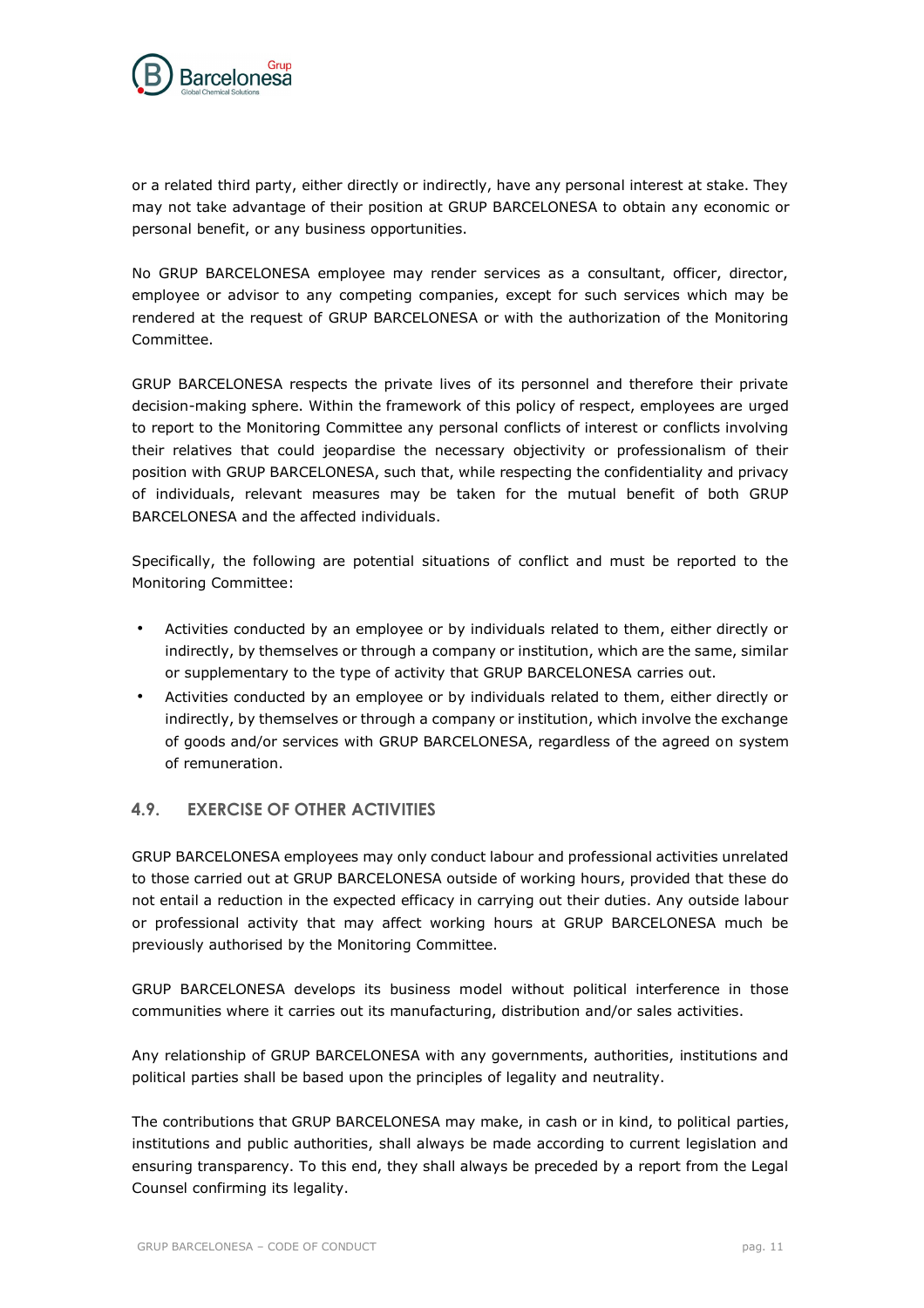

The right of employees to take part in legally recognised political activities is acknowledged, provided that said activities do not interfere with adequate performance of their activity for GRUP BARCELONESA and that these occur outside of working hours and any GRUP BARCELONESA facility such that they are not attributed to GRUP BARCELONESA.

### <span id="page-11-0"></span>**4.10. USE OF GRUP BARCELONESA GOODS AND SERVICES**

GRUP BARCELONESA employees shall use GRUP BARCELONESA goods and services in an efficient manner and shall not use them for personal benefit.

In this regard, under no circumstances shall GRUP BARCELONESA employees use the equipment that GRUP BARCELONESA provides them to install or download programs, applications, or content whose use is illegal, that breach GRUP BARCELONESA regulations or that could harm its reputation. Nor shall they use GRUP BARCELONESA funds or cards to pay for activities that are not related to their professional activity.

Employees shall be aware that the documents and data included in GRUP BARCELONESA IT systems and equipment may be subject to review by the competent GRUP BARCELONESA units or by third parties appointed by the company, where considered necessary and whenever regulations in force so permit.

### <span id="page-11-1"></span>**4.11. CONFIDENTIAL INFORMATION AND PERSONAL DATA PROTECTION**

GRUP BARCELONESA personnel are required to protect the information and knowledge generated under the protection of the organisation, or that which is its property or is under its custody.

Employees shall abstain from using for personal gain any data, information, or document obtained in the course of their professional activity. Nor shall they disclose any information to third parties, except when complying with the applicable legislation, GRUP BARCELONESA regulations, or when expressly authorised to do so. Likewise, they shall not use any confidential data, information or document originating from an third company without its written authorization.

GRUP BARCELONESA personnel undertakes to keep confidential and to use according to the internal regulations in this matter, any data, information or documents obtained in the course of their duties for GRUP BARCELONESA. In general, and unless otherwise indicated, the information to which employees have access shall be deemed confidential and shall be used exclusively for the purposes for which it was obtained.

Likewise, they shall not duplicate, reproduce or use the information for more than what is required for the performance of their duties, and they shall not store it in any information systems that are not the property of GRUP BARCELONESA, other than in the cases and for the purposes expressly authorised.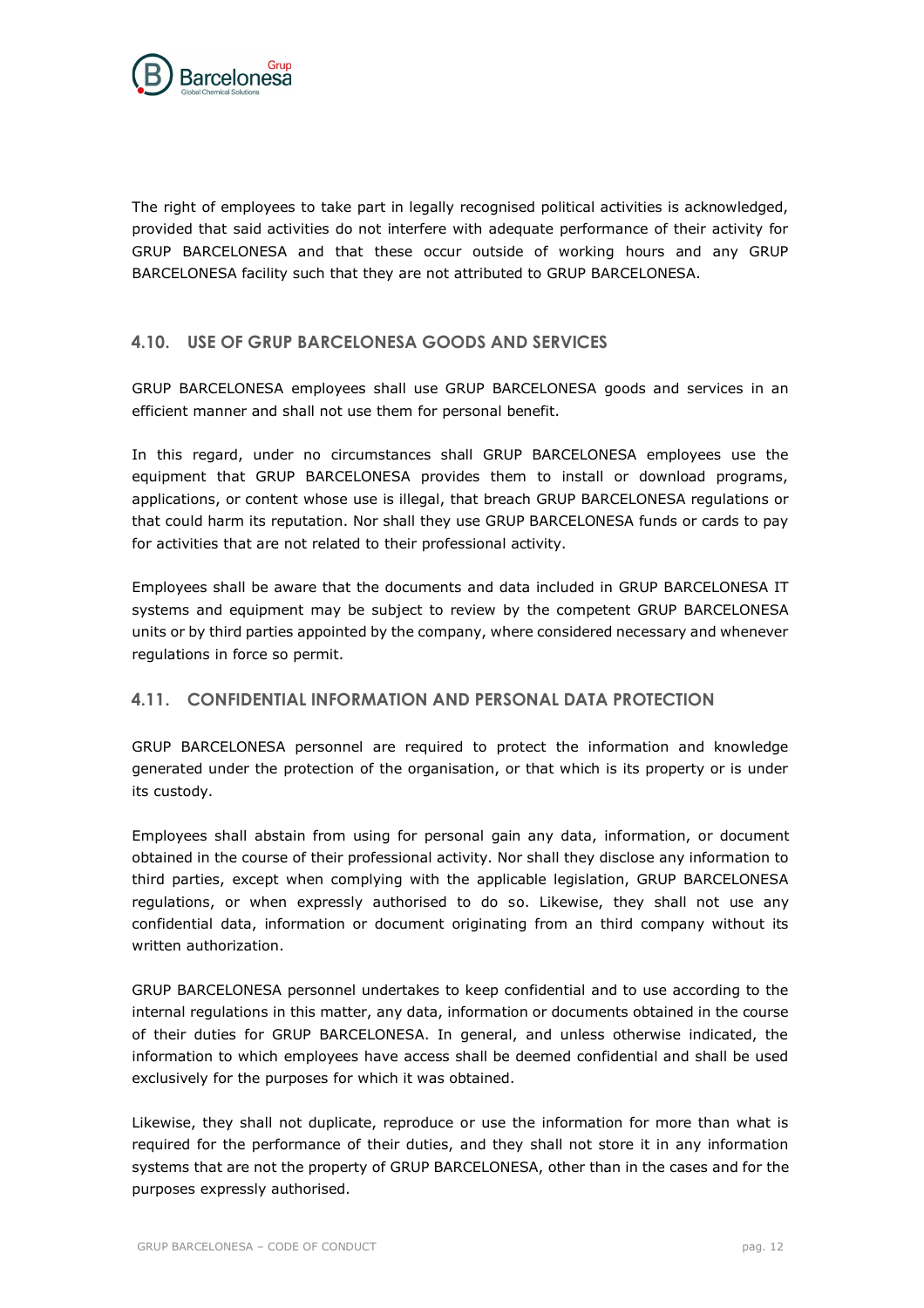

The confidentiality commitment shall remain in place for a period of five (5) years after cessation of activity with GRUP BARCELONESA and shall entail the requirement to return any materials related to GRUP BARCELONESA that the employee has in their possession at the time that their relationship with GRUP BARCELONESA comes to an end.

GRUP BARCELONESA personnel shall respect the personal and family privacy of all individuals, whether they are an employee or otherwise, whose data is available to said staff. Authorisation to use data shall be granted in connection with specific and justified requests. GRUP BARCELONESA employees shall strictly abide by the internal and external regulations which are established to safeguard correct processing of information and data provided to GRUP BARCELONESA by third parties.

In the collection of personal data on clients, employees, contractors or any other individual or entity that maintains a relationship, contractual or of another nature, all GRUP BARCELONESA personnel must obtain consent, when required, and undertakes to use the data according to the purpose authorised by the person or entity issuing said consent. Likewise, GRUP BARCELONESA personnel shall be familiar with and respect all internal procedures implemented regarding the storage, custody, and access to data, which are aimed at ensuring the different levels of security required pursuant to the nature thereof.

Employees shall report to the relevant department or area any incident they detect regarding information confidentiality or personal data protection.

# <span id="page-12-0"></span>**4.12. INTELLECTUAL AND INDUSTRIAL PROPERTY PROTECTION**

GRUP BARCELONESA is committed to intellectual and industrial property protection for itself and third parties. This includes, among others, author's rights, brands, domain names, reproduction rights, design rights, database extraction and rights to specialised technical knowledge.

GRUP BARCELONESA personnel is expressly forbidden to use the works, creation, or distinctive symbols that are the intellectual or industrial property of third parties without written evidence that GRUP BARCELONESA has the relevant rights and/or licenses to do so.

GRUP BARCELONESA personnel shall adopt the necessary means to protect industrial and intellectual property, ensuring that processes and decisions made in this field are traceable, meaning they are documented and justifiable and verifiable, particularly in terms of the titles of proprietary works, creations, or distinctive symbols and the application of contractual clauses that guarantee the originality and peaceful use of those of third parties.

The industrial and intellectual property resulting from the work of employees during their time at GRUP BARCELONESA, and that which is related to the present and future business of GRUP BARCELONESA, shall be the property of GRUP BARCELONESA.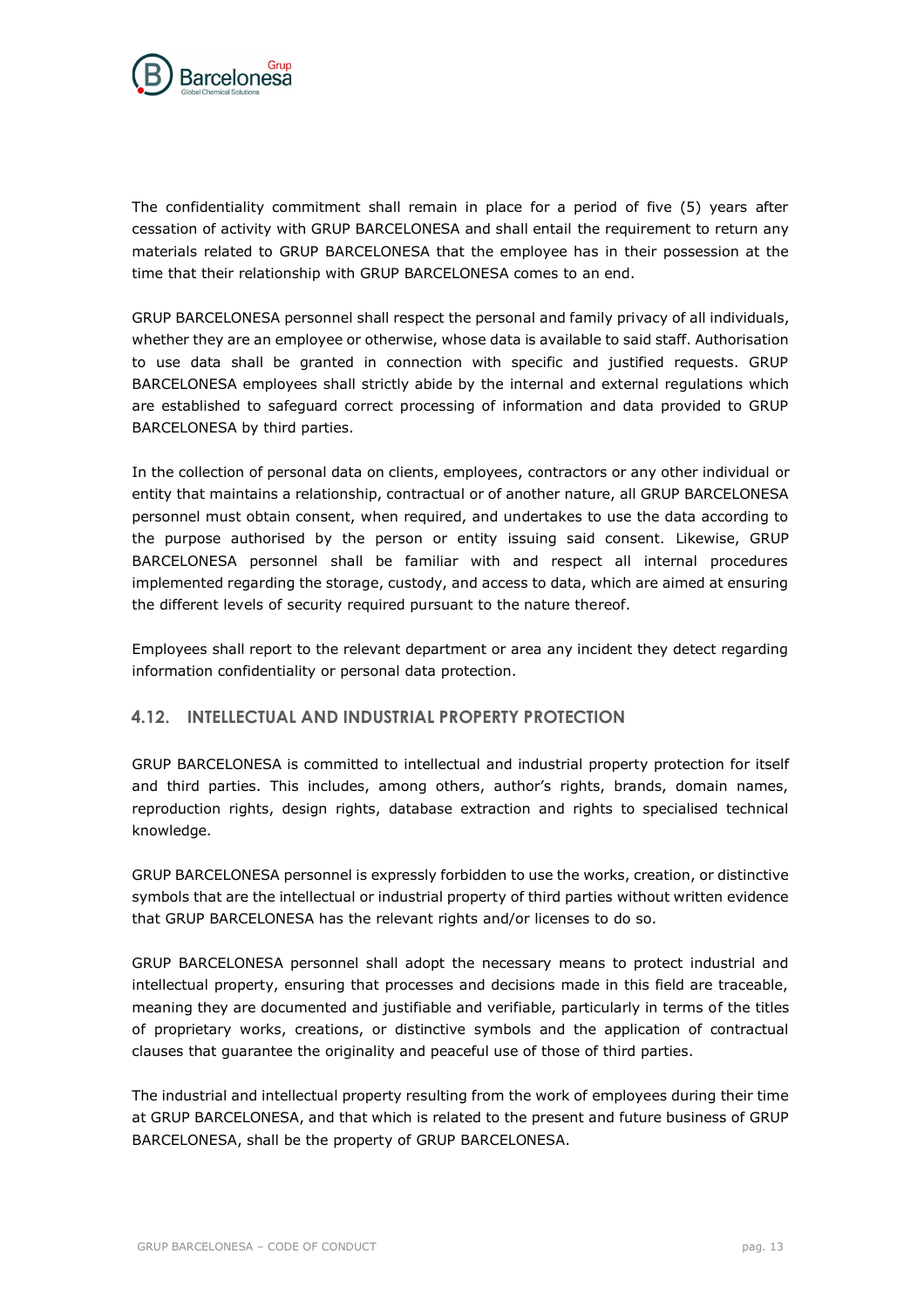

Only use those brands, images, and texts that are duly authorised by the GRUP BARCELONESA Legal Department, where applicable, shall be used for marketing and publicity purposes.

### <span id="page-13-0"></span>**4.13. OPERATIONS RECORD**

All operations of economic importance that GRUP BARCELONESA carries out shall be listed clearly and accurately in accounting entries that represent a true image of the transactions made. These will be made available to both internal and external auditors.

GRUP BARCELONESA employees will enter the financial information into the GRUP BARCELONESA systems in a clear and precise manner such that these reflect, on the relevant date, the rights and obligations according to the applicable regulations. In addition, they shall safeguard the exactitude and integrity of the financial information which, according to current regulations, must be communicated to the market.

GRUP BARCELONESA undertakes to implement and maintain an adequate internal control system for drafting financial information, thus guaranteeing regular supervision of its efficacy. The accounting entries shall at all times be available to internal and external auditors. To that end, GRUP BARCELONESA undertakes to make available to its employees the necessary training for them to be familiar with, understand and comply with the commitments established by GRUP BARCELONESA in terms of internal supervision of financial information.

### <span id="page-13-1"></span>**4.14. SOCIAL AND ENVIRONMENTAL COMMITMENT**

GRUP BARCELONESA Corporate Social Responsibility, understood as its social and environmental commitment in the course of its activities, is an integral part of if the company's business model.

The social commitment of GRUP BARCELONESA is rooted in carrying out sponsorship, patronage, and charity activities, conducted by the organisation or directed via collaboration with social organisations.

GRUP BARCELONESA undertakes to minimise its environmental impact throughout the entire life cycle of its products up through their final disposal, developing in each step of the design, manufacture, distribution, sale and end-of-use stage, measures to reduce and compensate for said impact.

GRUP BARCELONESA employees shall conduct their activity while promoting social and environmental sustainability, as a channel for responsibly creating value for all its interest groups.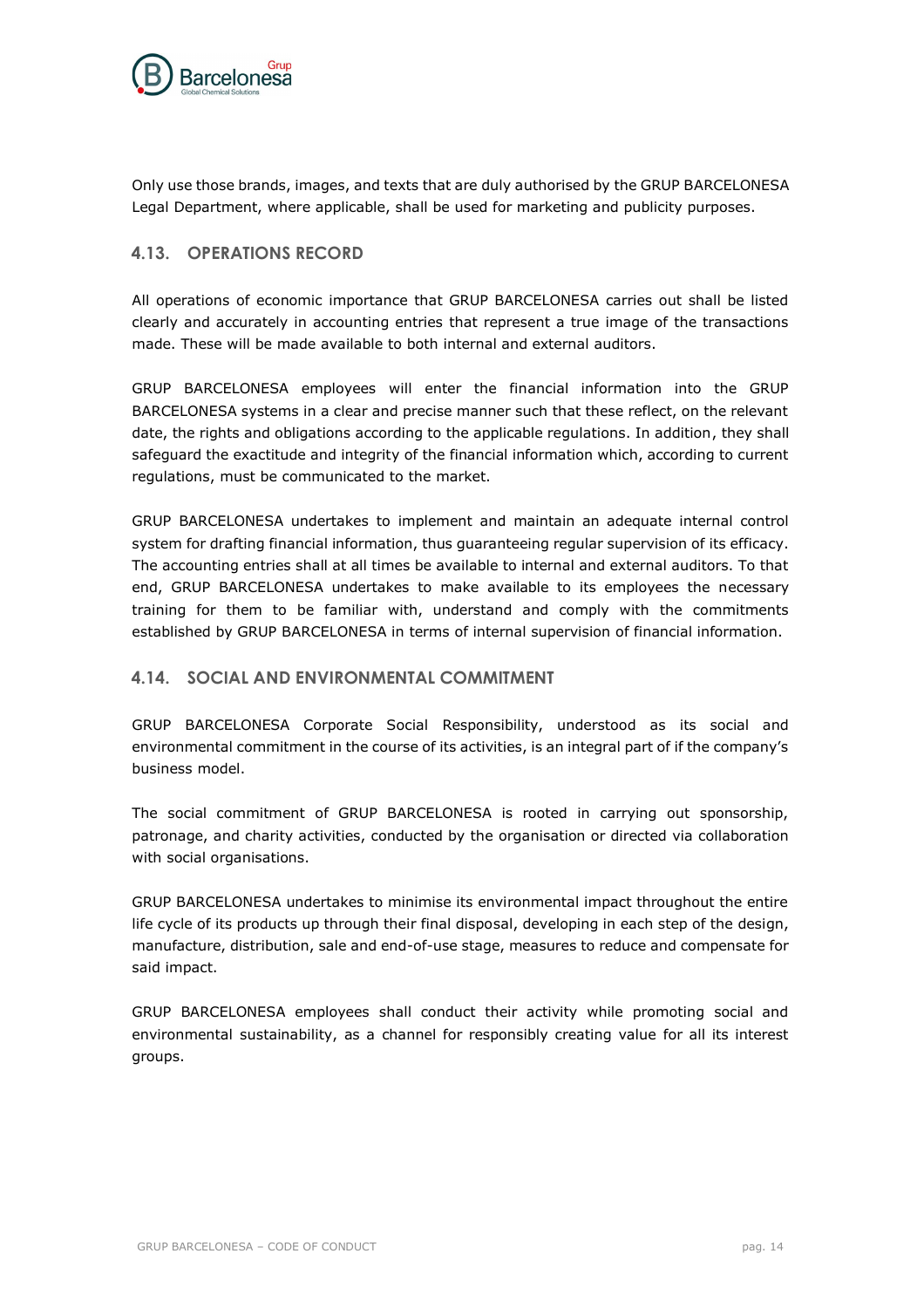

# <span id="page-14-0"></span>5. PREVENTION OF MONEY LAUNDERING

In accordance with Law 10/2010, of 28 April, on the prevention of money laundering and financing terrorism, any of the following behaviours are included under the term 'money laundering':

- The conversion or transfer of goods, knowing that said goods come from criminal activity or participation in criminal activity, with the aim of concealing or hiding the unlawful origin of the goods or helping individuals who are involved in avoiding the legal consequences of their actions.
- The concealment or cover up of the nature, origin, location, disposal, movement or true property of the goods or rights of goods, knowing that said goods come from criminal activity or participation in criminal activity.
- The acquisition, possession or use of goods, knowing at the time of receiving said goods that they come from criminal activity or participation in criminal activity.
- Participation in any of the referenced activities, intent to commit any of these types of acts, attempts to perpetrate them and the act of helping, instigating, or advising someone to commit them or facilitate their execution.

To prevent this type of conduct, GRUP BARCELONESA has developed a policy for the purpose of only doing business with respectable partners who operate according to the legal provisions and who use resources from legitimate sources. For that same reason, we also monitor all collections and payments, and ensure these are made through open and transparent channels.

Therefore, all employees and executives, as well as third party relations to GRUP BARCELONESA, undertake to not conduct themselves in a way that could breach national and international regulations in this regards, and to report to the Monitoring Committee any conduct that goes against said regulations of which they may be aware or may suspect.

# <span id="page-14-1"></span>6. ENVIRONMENTAL PROTECTION

GRUP BARCELONESA aims to be a leader in its activity at a global level and is aware of its unique responsibility towards the environment. Therefore, we accept responsibility for ensuring our products environmentally compatible and sustainable.

From the very first development stages of our products, we make sure to use natural resources in a responsible manner and reduce their environmental impact as much as possible, in accordance with the laws and regulations governing the matter.

In addition, we enforce a continuous review process for our products, optimising them as often as possible, as this is part of our commitment to society.

# <span id="page-14-2"></span>7. CODE COMPLIANCE AND THE MONITORING COMMITTEE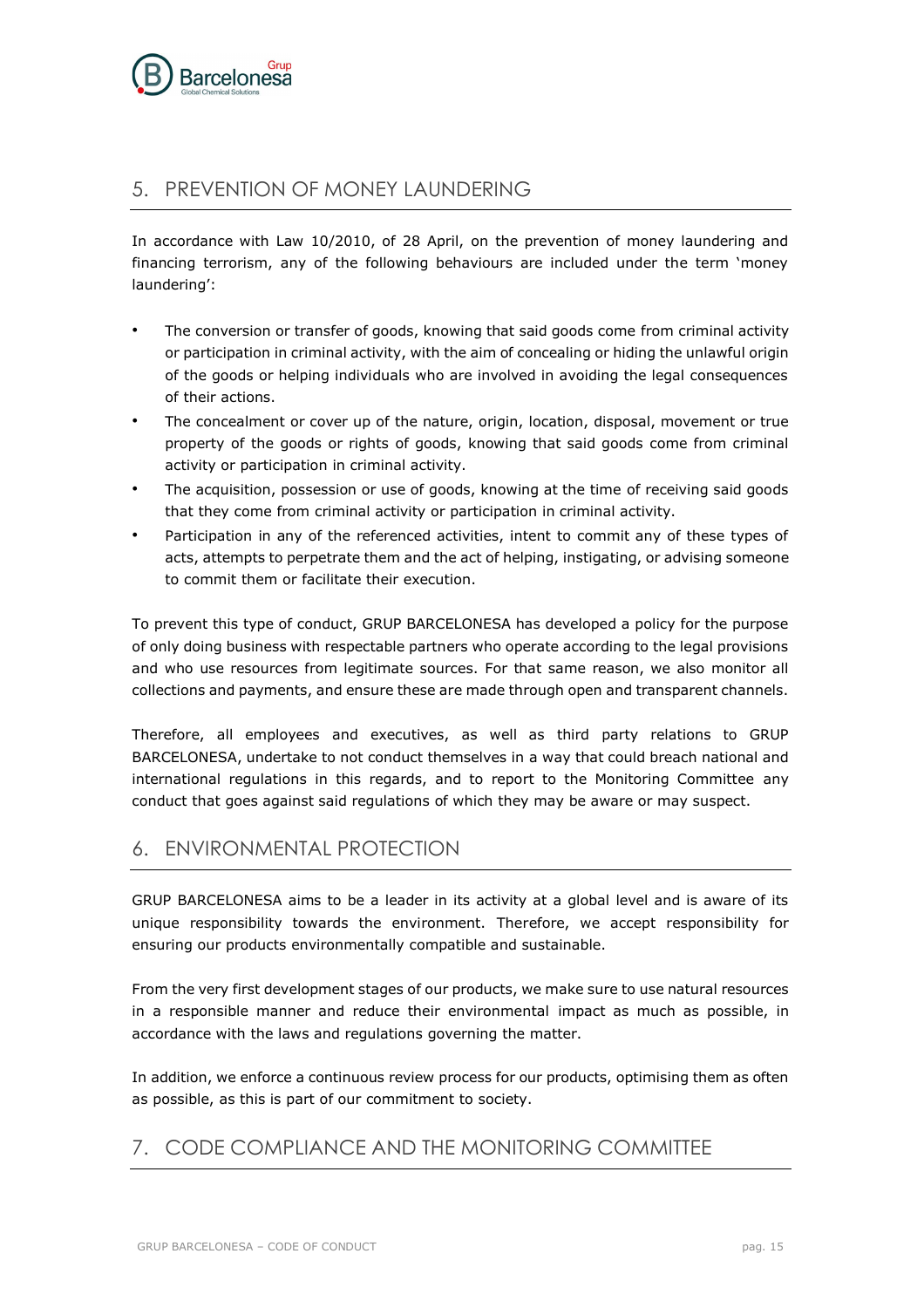

## <span id="page-15-0"></span>**7.1. RESPONSIBILITIES REGARDING THE CODE**

#### **It is the responsibility of all employees to:**

- Always act in accordance with all the applicable laws, the code, regulations and procedures of GRUP BARCELONESA.
- In case of doubt, request counsel or ask for advice from their superior or whomever GRUP BARCELONESA assigns the responsibility of safeguarding dissemination and compliance of the Code of Conduct.
- Participate in the training activities offered by GRUP BARCELONESA.
- Report any case of lack of compliance, either real or potential, as well as the breach of the conducts set forth in this Code so that corrective action may be started. The communication channel specially created for this is listed in section 7.2 of this document.
- Cooperate in a comprehensive and honest manner with GRUP BARCELONESA investigations regarding potential breaches of the Code and other applicable laws.

**In addition, it is the responsibility** of the leadership and directors, understood as any employee who supervises and directs the work of others with the decision-making capacity on behalf of GRUP BARCELONESA:

- To lead by example. Their behaviour must be a model for acting with integrity.
- To ensure that the individuals under their charge understand and have all the resources needed to comply with the requirements of the Code.
- Perform supervisory tasks regarding compliance with the Code for the people they direct.
- Provide support to the employees that ask questions and raise concerns.
- To safeguard those who cooperate in reporting breaches of the Code to ensure they do not suffer retaliation.
- To promote a culture based on compliance and ethics and to make this a priority.

### <span id="page-15-1"></span>**7.2. MONITORING COMMITTEE**

In order to guarantee compliance with this Code, there is a Monitoring Committee which is comprised of:

- The Head of the Legal Department and Compliance Officer.
- The General Sub-Director.
- The Administrative and Financial Director.
- The Human Resources Director.

The Monitoring Committee may act of its own initiative or at the request of any GRUP BARCELONESA employee, client, supplier or third party with direct relation and legitimate commercial or professional interest, by means of communication made in good faith.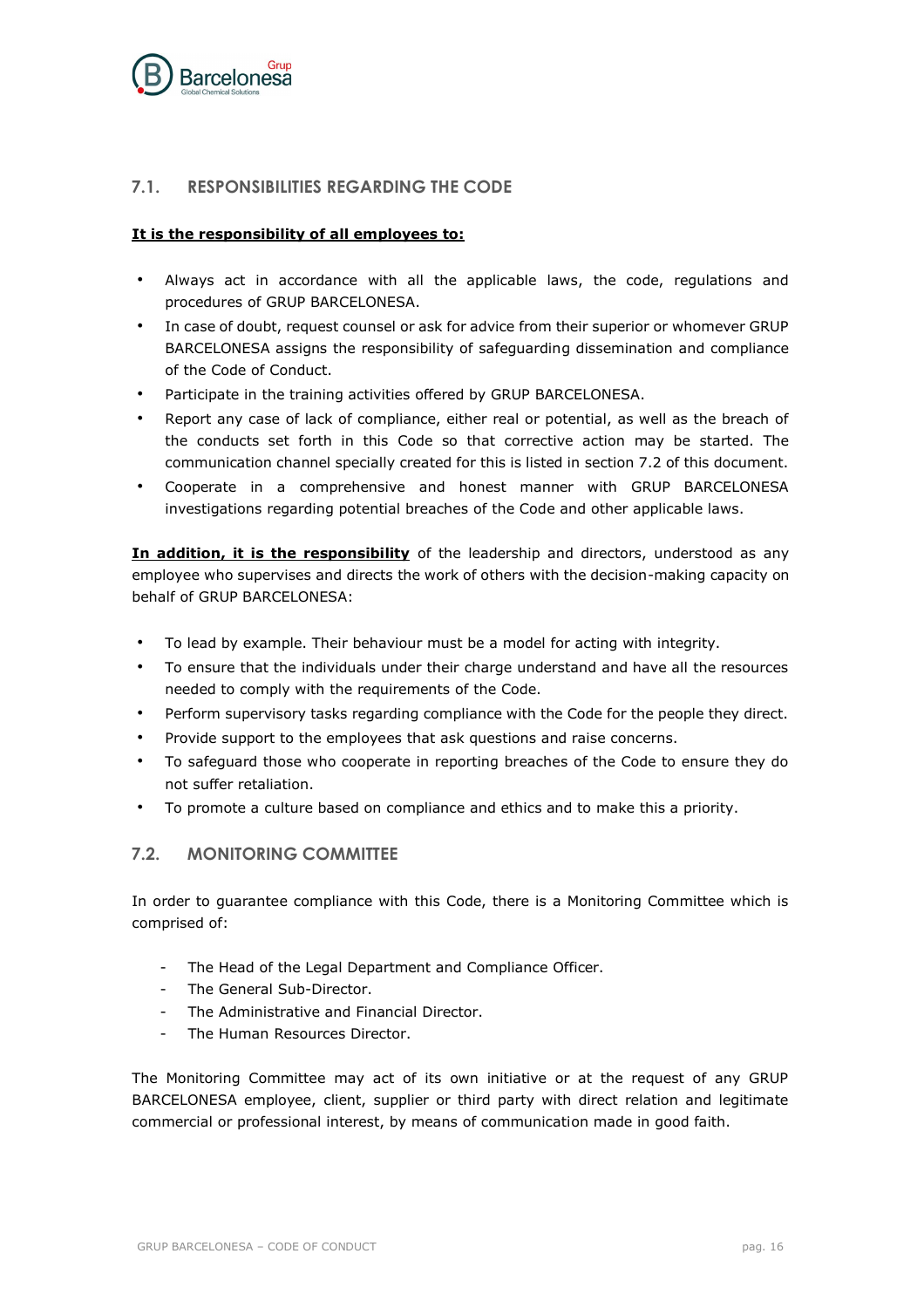

To that end, communications made in relation to this Code, whether they contain reports of lack of compliance or questions regarding its interpretation or enforcement, can be sent to GRUP BARCELONESA via any of the following means:

- Postal mail to address: Calle Crom nº 14, Polígono Industrial Famades, 08960 Cornellá de Llobregat (Barcelona), for the attention of the Monitoring Committee.
- By email to any of the following emails addresses:

# **[organodecontrol@grupbarcelonesa.com](mailto:organodecontrol@grupbarcelonesa.com) responsabilidadpenal@grupbarcelonesa.com**

• Physical letterbox for this purpose located in the headquarters of GRUP BARCELONESA, at address: Calle Crom nº 14, Polígono Industrial Famades, 08960 Cornellá de Llobregat (Barcelona), for the attention of the Monitoring Committee.

The Monitoring Committee responds to the Joint and Several Administrators has the following basic functions:

- To monitor compliance and internal circulation of the Code among all the GRUP BARCELONESA personnel.
- To receive all manner of written correspondence related to the enforcement of the Code and to send these, where appropriate, to the relevant GRUP BARCELONESA department or entity for processing and resolution.
- To monitor and supervise the management and resolution of any and all files.
- To resolve any questions that arise from enforcement of the Code.
- To propose to the Joint and Several Administrators any clarifications or regulations thereof which enforcement of the Code may require, and at least, one annual report to analyse its enforcement.
- To supervise the Communication Channel and compliance with its procedure.

In performing its duties, the Monitoring Committee shall guarantee:

- The confidentiality of all the data and records handled and of acts carried out, unless the disclosure of said information is required by law or judicial order.
- The thorough review of any data, information or document that originated its action.
- The commencement of proceedings that fit the circumstances, wherein it shall always act independently and with full respect for the rights of the affected individual to be heard as well as of the presumption of innocence.
- Indemnity of any communicant as a result of presenting requests or complaints in good faith to the Committee.

The Monitoring Committee shall have the necessary means to guarantee enforcement of this Code.

The decisions of the Monitoring Committee shall be binding to GRUP BARCELONESA and for employees.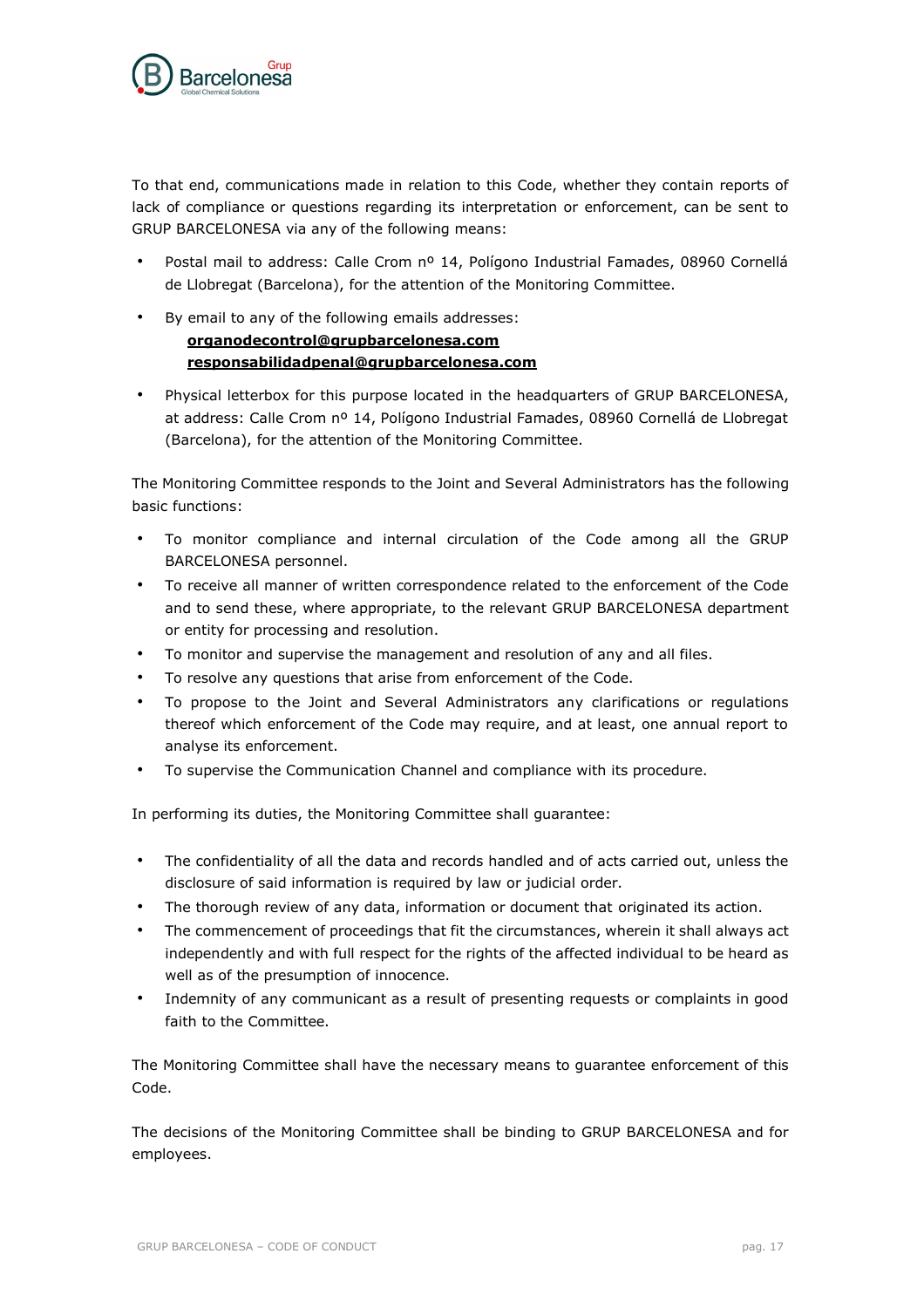

# <span id="page-17-0"></span>8. CODE PUBLICITY

The Code shall be available to all employees in their own language, and remain posted the GRUP BARCELONESA WEBSITE (www.grupbarcelonesa.com) and shall be subject to the appropriate communication, training and awareness-raising actions for proper comprehension and implementation throughout the entire organisation.

# <span id="page-17-1"></span>9. PENALTY PROCEDURES.

GRUP BARCELONESA shall impose necessary disciplinary measures, according to current legislation, to ensure effective enforcement of this Code.

When the Monitoring Committee determines that a member of GRUP BARCELONESA has breached the Code, it shall hand over to the Human Resources Department the enforcement of disciplinary measures according to the misconduct and disciplinary scheme set forth in the applicable collective bargaining agreement and the Workers' Statute, Article 54, which states that lack of discipline or disobedience at work, breach of contractual good faith, as well as breach of trust in the performance of duties, among others, shall be considered very serious breaches of contract.

The violation of regulations regarding competition could even lead to termination for disciplinary reasons of the employee.

The relevant legal or disciplinary penalty shall not only apply to the primary individual who breaches the Code, but also those who actions or lack thereof sanction the conduct that infringes upon the Code or have knowledge about said infractions and do not report them via the channels provided by the company for this purpose.

All the above is established without prejudice to the civil, penal or any other type of action that may be undertaken in addition to the workplace penalty against any GRUP BARCELONESA member, whether worker or executive, due to their conduct.